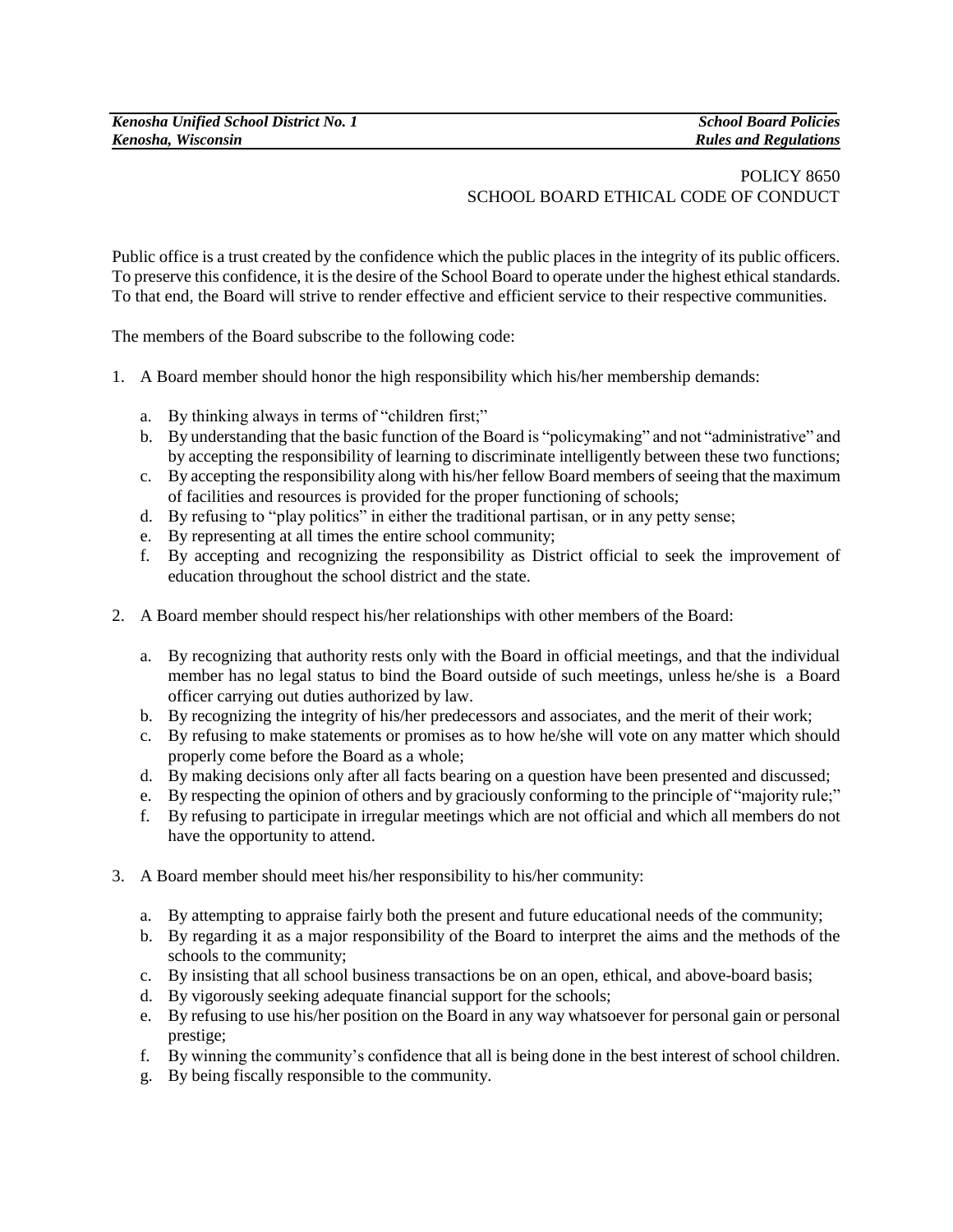## POLICY 8650 SCHOOL BOARD ETHICAL CODE OF CONDUCT Page 2

- 4. A Board member should maintain desirable relations with the Superintendent of Schools and his/her staff:
	- a. By acting upon the recommendation of the Superintendent in matters of employment or dismissal of school personnel;
	- b. By following proper Board policy and procedure when dealing with complaints and discussing them only at a regular meeting in accordance with Board policy;
	- c. By presenting personal criticisms of any employee directly to the Superintendent;
	- d. All requests for reports will be filtered through the Superintendent;
	- e. Board members should contact the Superintendent before visiting a school.
- 5. A Board member should strive to improve public education and to that end:
	- a. Remember always that his/her first and greatest concern must be the educational welfare of the students attending the public schools.
	- b. Honor all national, state and local laws and regulations.
	- c. Attend all regularly scheduled Board/Committee meetings insofar as possible and become informed concerning the issues considered at those meetings.
	- d. Recognize that he/she should endeavor to make policy decisions only after full discussion at publicly held Board meetings.
	- e. Render all decisions based on the available facts and independent judgment and refuse to surrender that judgment to individuals or special interest groups.
	- f. Encourage the free expression of opinion by all Board members and seek systematic communications between the Board, students, staff, and all elements of the community.
	- g. Seek communications between the Board and middle and high school students on a quarterly basis at the ESC.
	- h. Work with other Board members to establish effective Board policies and to delegate authority for the administration of the schools to the Superintendent.
	- i. Communicate to other Board members and the Superintendent expressions of public reaction to Board policies and school programs.
	- j. Inform him/herself about current educational issues by individual study and through participation in programs providing needed information, such as those sponsored by state and national school boards associations.
	- k. Support the employment of those persons best qualified to serve as school staff and insist on a regular and impartial evaluation of all staff.
	- l. Avoid being placed in a position of conflict of interest and refrain from using his/her Board position for personal or partisan gain.
	- m. Take no private action that will compromise the Board or administration and respect the confidentiality of information that is privileged under applicable laws.

## LEGAL REF.: Wisconsin Statutes

- Sections 19.59 [Ethical standards for public officials]
	- 119.66 [Interest in contracts forbidden]
	- 946.10 [Bribery of public officers and employees]
	- 946.12 [Misconduct in public office]
	- 946.13 [Private interests in public contracts]